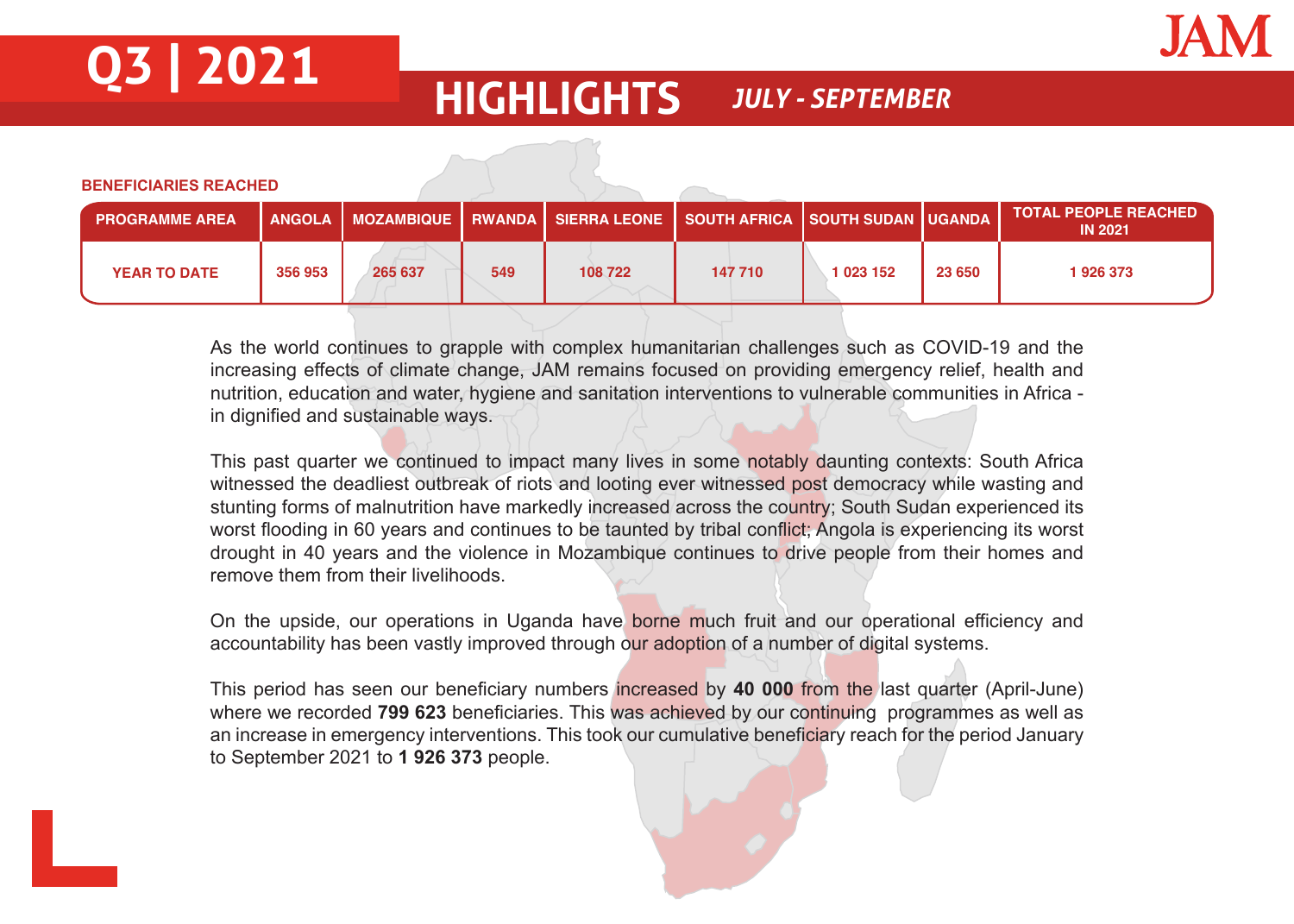# **Q3 | 2021 HIGHLIGHTS** *JULY - SEPTEMBER*

## **JAM**

### **EMERGENCY** JAM **D** RESPONSE

JAM was quick to respond to the violent riots that broke out in South Africa in July, sparked by protests at the incarceration of former president Jacob Zuma. The protests quickly escalated out of control and people ransacked shopping malls, burnt down businesses and disrupted supply chain routes. Many people lost their lives, others their livelihoods and food was scarce. Nevertheless, JAM rallied and managed to deliver **14 714** hampers of food and other essentials that benefited about **42 638** household members. Emergency responses continue in Mozambique, South Sudan and Angola where extreme weather events and conflict have caused havoc. In Mozambique we continue to assist internally displaced people (IDPs) with essentials such as food, water and sanitation facilities and, despite the flooding in South Sudan, we were able to deliver over **60tons** of crop seeds through an airdrop in Pibor, in coordination with WFP, ensuring that main season cultivation could continue.

## **HEALTH**  AND NUTRITION

During this quarter, a national survey noticed an increase in cases of wasting and stunting in South African children which is cause for grave concern. In South Sudan, health and nutrition programming and screening continues in children under the age of five and pregnant and lactating women. Demonstration vegetable gardens and water purification training has been implemented at nutritional clinics as well and, in order to build on the capacity of our staff, **89** health and nutrition workers were trained on treatment protocols.

In Angola, we continue to screen for malnutrition and are observing a worrying trend as severe drought grips the southern parts of the country. By the end of this quarter, **2 222** children had been successfully treated and discharged from malnutrition clinics. An additional **6 422** children were enrolled in the outpatients programme and received take-home rations, totalling **1 155 960** meals for the quarter. The nutritional screening activities identified **300** vulnerable children to benefit from livelihood starter packs which include assorted vegetable seeds.

As our programming and presence continue to take root in Uganda, JAM has become one of the key partners supporting the government and the United Nations Refugee agency (UNHCR) to scale up nutrition interventions in planning, implementation and monitoring of nutrition action at all levels.

### **FOOD SECURITY** AND LIVELIHOODS

Our community gardening and agricultural interventions continue apace in all our countries and benefit a number groups. In South Sudan, the Food and Agriculture Organisation supported the "Main Season Response" which reached a total of **96 966** people with crop, vegetable and fishing kits. The emergency airdrop of crop seeds will ensure farmers in flood-hit Pibor can still cultivate their fields, despite flooding. In South Africa, Mozambique and Angola school gardens are consistently being established and expanded. But, it is in Uganda where this pillar is truly coming into its own, with JAM working alongside various partners and the government to ensure that not only are refugees given a second chance at life, but that host communities benefit too. For the United Nations' International Day for Peace and Mental Health, JAM's communal site was selected as an example of how refugees and nationals can work and live together in harmony. The function was graced by the UN Refugee Agency (UNHCR), the Office of the Prime Minister Representative, refugee leaders, local leaders and other humanitarian actors.

## **WATER, SANITATION**  AND HYGIENE (WASH)

印

WASH activities continue in all our country programmes. Since they are an underlying cause of malnutrition, they are essential to our work. Throughout this quarter we continued with our emergency WASH programmes for Internally Displaced People (IDPs) in Mozambique, providing over **17 000** hygiene kits, household latrines and handwashing stations. We also continued with the construction of solar-powered water systems that, when completed, will benefit more than **10 000** people! In Angola JAM continues to drill boreholes in the hope of bringing immediate drought relief. A total of **25** water wells were successfully drilled in the provinces of Benguela and Kwanza Sul which will give an estimated **15 000** people access to clean water. In South Africa, **46** Hippo Rollers (tanks that can be easily pushed) were distributed to **27** childcare centres in order to help them collect and store water from community taps. A total of **532** children will benefit from this intervention.

In all our countries WASH training continues among staff, parents and children.

## **EDUCATION**

Despite the violence in South Africa and COVID lockdowns across the continent disrupting access to schools, JAM continued with school feeding and other programmes as far as possible. In South Africa almost **3-million** meals were served in **2 000** early childhood development centres during this quarter! In Mozambique, the school feeding programme was introduced for the first time in the Montepuez district of the conflict-hit Cabo Delgado province. Four beneficiary schools, located close to the IDPs resettlement camps, enrolled **5195** pupils from grades 1-7 into the programmes. In total, **52** primary schools and **24 666** children are now implementing our programme in the three provinces of Inhambane, Sofala and Cabo Delgado. Additionally our school gardening interventions benefited **7 844** children from **22** primary schools. A total of **7 656**kg of various vegetable crops were harvested and distributed to the pupils. An additional **3 553kg** of vegetables harvested from JAM greenhouses were distributed to **5 768** pupils as take-home rations!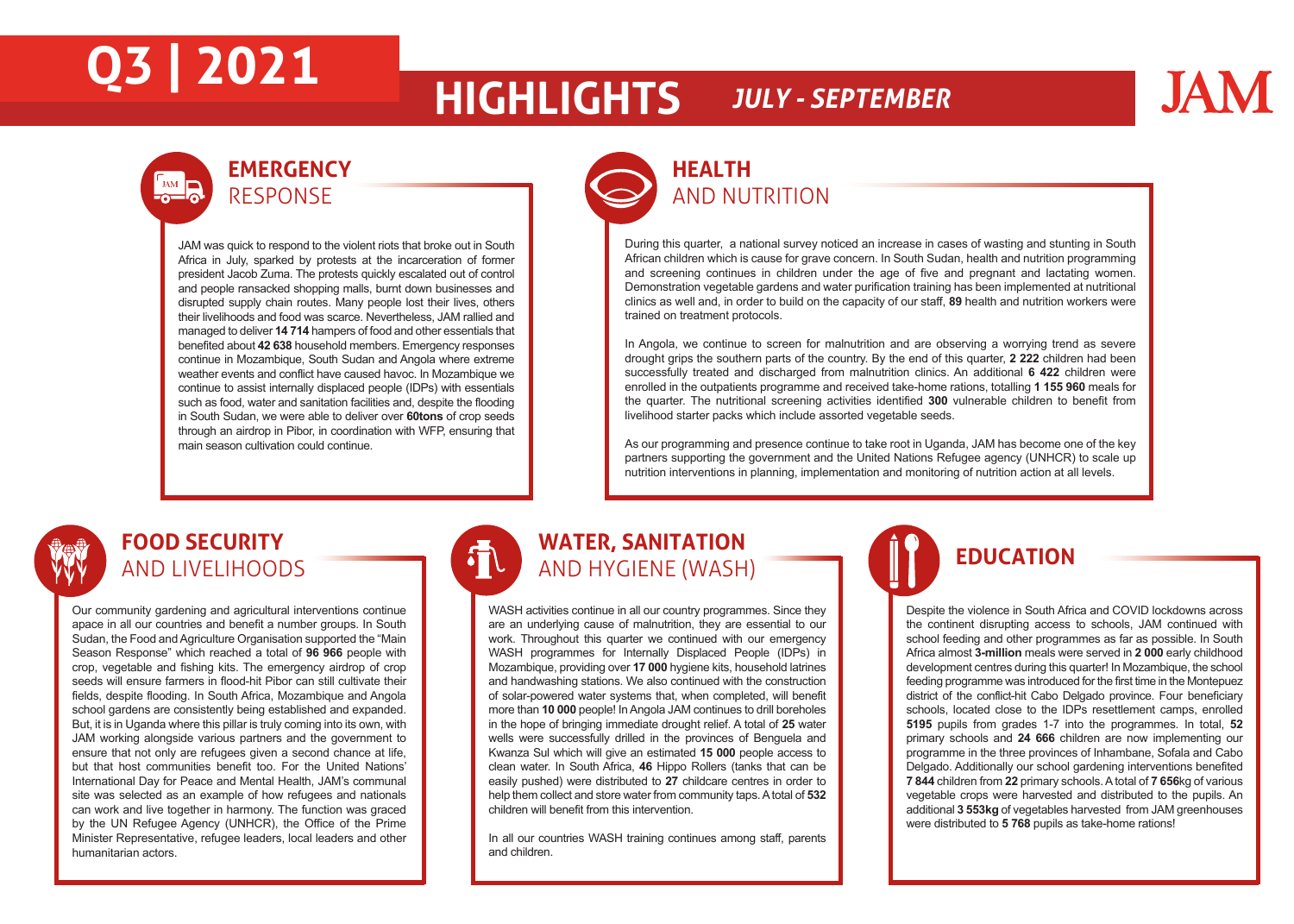

# **Q3 | 2021 QUARTERLY** REPORT *JULY - SEPTEMBER*

**BENEFICIARIES REACHED**

| <b>PROGRAMME AREA</b> |         |         |     | ,ANGOLA   MOZAMBIQUE   RWANDA   SIERRA LEONE   SOUTH AFRICA  SOUTH SUDAN  UGANDA |         |           |        | <b>TOTAL PEOPLE REACHED</b><br><b>IN 2021</b> |
|-----------------------|---------|---------|-----|----------------------------------------------------------------------------------|---------|-----------|--------|-----------------------------------------------|
| <b>YEAR TO DATE</b>   | 356 953 | 265 637 | 549 | 108 722                                                                          | 147 710 | 1 023 152 | 23 650 | 1926373                                       |

As the world continues to grapple with complex humanitarian challenges **ANGOLA**<br>including droughts, flooding, famine and COVID-19, JAM remains focused **ANGOLA** on its mission to provide food security, nutrition, education, water and sanitation to vulnerable communities in Africa in dignified and sustainable ways — even in the most desperate of situations.

This past quarter we continued to impact many lives through our interventions amid some notably challenging contexts: South Africa witnessed the deadliest outbreak of riots and looting ever witnessed post democracy, leaving many families exposed to hunger through food shortages and loss of livelihoods. Together with our partners, JAM quickly jumped into action to provide essentials to affected communities in KwaZulu-Natal and Gauteng provinces. Increased wasting and stunting forms of malnutrition noted across South Africa is a concern.

In our operations in the East African region, South Sudan experienced its worst flooding in 60 years. The floods have left an estimated **700 000** people stranded and in need of humanitarian aid. This has been exacerbated by tribal tensions which have made the operating environment quite delicate. The precarious internal security situation has led to widespread hopelessness for communities who have already been through decades of war and extreme weather events.

Our Southern Africa region saw two key humanitarian issues continuing to worsen in Angola and Mozambique. Drought in Angola continued leaving many, but particularly children and women, exposed to food insecurity and malnutrition. In Mozambique, the security situation in Cabo Delgado remains volatile and the humanitarian situation fragile. Those displaced by the conflict largely remain dependent on humanitarian aid, while the critical food assistance partner, the World Food Programme, faced several food pipeline breakages.

On the upside, our operations in Uganda have borne much fruit and our operational efficiency and accountability has been vastly improved through our adoption of certain digital systems.

This period has seen our beneficiary numbers increasing by close to **40 000** across all countries from the last quarter (April-June) where we recorded **799 623** beneficiaries. This was achieved by our continuing programmes as well as an increase in emergency interventions. This took our cumulative beneficiary reach for the period January to September 2021 to **1 926 373** people.

### **OVERVIEW OF Q3 COUNTRY HIGHLIGHTS**

In Angola, we reached a total of **104 556** people in need in Benguela and Kwanza Sul provinces through our pillars of Education, Health and Nutrition, Food Security and Livelihoods (FSL) and Water, Sanitation and Hygiene (WASH) activities.

- Through the School Feeding (Education) Programme, **15 750** children in Benguela and Kwanza Sul provinces were reached, with a total of **315 000** meals provided in the process.
- Our Health and Nutrition programme provided nutrition-screening services to **72 685** children under the age of five and **4 807** pregnant mothers. Vitamin A was given to **12 141** children and **11 594** received Albendazole (anti-worming medication), while **4 405** extremely malnourished children were hospitalised in the seven malnutrition clinics and three outpatient treatment centres. By the end of the quarter, **2 222** of these children had been successfully treated for malnutrition and had been discharged from the clinics. An additional **6 422** children were enrolled in the outpatients programme and received fortified MannaPack rice take-home rations, totalling **1 155 960** meals for the quarter (**385 320** meals per month). The nutritional screening activities conducted aimed at identifying vulnerable children to benefit from the livelihood starter packs. These kits, which include **20g** of assorted vegetable seeds and two chickens per household, were distributed to **300** households with malnourished children.
- As part of our WASH programme, two solar-powered water pumps were fully installed at Tchisotta School and Cubal Hospital, providing access to potable water for communities. In addition, a total of **25** water wells were successfully drilled in the provinces of Benguela (**17**) and Kwanza Sul (**8**) which will benefit an estimated **15 000** people once fully installed and commissioned.

### **MOZAMBIQUE**

JAM reached a total of **61 213** beneficiaries through our WASH, Food Security and Livelihoods and School Feeding activities in Mozambique.

Our School Feeding Programme managed to reach **22 102** children with **594 008** meals distributed over about **35** feeding days.The programme was also introduced for the first time in the Montepuez district, Cabo Delgado province, in August. Four beneficiary schools, located close to the resettlement camps, enrolled **5 195** pupils from grades 1-7 into the programmes. In total, **52** primary schools and **24 666** children are now implementing our programme in the three provinces of Inhambane, Sofala and Cabo Delgado.

- Our school gardening interventions benefited **7 844** children from **22** primary schools during this reporting period. A total of **7 656kg** of various vegetable crops were harvested and distributed to the pupils. An additional **3 553kg** of vegetables harvested from JAM greenhouses were distributed to **5 768** pupils as take-home rations.
- In partnership with the World Food Programme (WFP) we reached **1 000** households (about **5 000** people) in Muanza District under the Food Assistance for Assets (FFA) project. Our match fund to the FFA project was in the form of seeds, watering cans and brick moulds as well as the establishment of **23** group vegetable gardens in the areas of Muassapassua, Chinepamimba, Honve and Nhamassindzira.
- Throughout this quarter we continued with the implementation of our emergency WASH programmes for Internally Displaced People (IDPs) affected by the conflict in Cabo Delgado, in resettlement sites and host communities in the Montepuez district. The period saw an influx of IDPs and the opening of new resettlement sites. We assisted with the provision of family hygiene kits to **17 739** people in the Mararange, Massasse, Campone, Upajo, Ujama and Marcone resettlement sites.
- To improve environmental sanitation and prevent disease outbreaks, we helped **400** IDP families to construct household latrines through the provision of concrete slabs. Additionally, JAM constructed **7** communal latrines and **7** communal bathing units benefitting more than **350** IDPs in the Massasse Transit Centre. Hand-washing stations were also installed at EPC de Upajo. We provided emergency water supply to **16 060** IDPs in the Ntele resettlement site for drinking and personal hygiene. JAM continued with the construction of two solar-powered water systems in Ntele and Nicuapa resettlement sites and one grid water system in the Nacate host community. Once completed it is expected to provide **10 800** people with clean water.
- A total of **16 172** internally displaced people in Cabo Delgado received **47 696.6kg** of MannaPack rice between August and September.

### **SIERRA LEONE**

JAM in Sierra Leone reached a total of **52 552** beneficiaries through its School Feeding, Food Security & Livelihood, Health & Nutrition and WASH activities. Of these **49 031** were children in our feeding programme at **177** schools.

We reached a further **904** people with health and nutrition education; and through our WASH activities, **1 500** were reached.

### **SOUTH AFRICA**

In South Africa we reached a total of **116 620** beneficiaries through our key pillars of Emergency Response, School Feeding, Health and Nutrition, Food Security and Livelihoods and Water, Sanitation and Hygiene (WASH) activities.

• This period was marked by the worst outbreak of violence and unrest the country has seen in nearly 30 years since the end of apartheid. Communities in Gauteng and KwaZulu-Natal were worst affected by the violence that halted food supplies and destroyed livelihoods. We responded by distributing **14 714** food hampers, benefiting a total of **42 638** household members and ensuring **588 560** meals. For the most effective response we partnered with community based organisations, corporates and individuals in raising funds, identifying the most vulnerable communities, packing and distribution.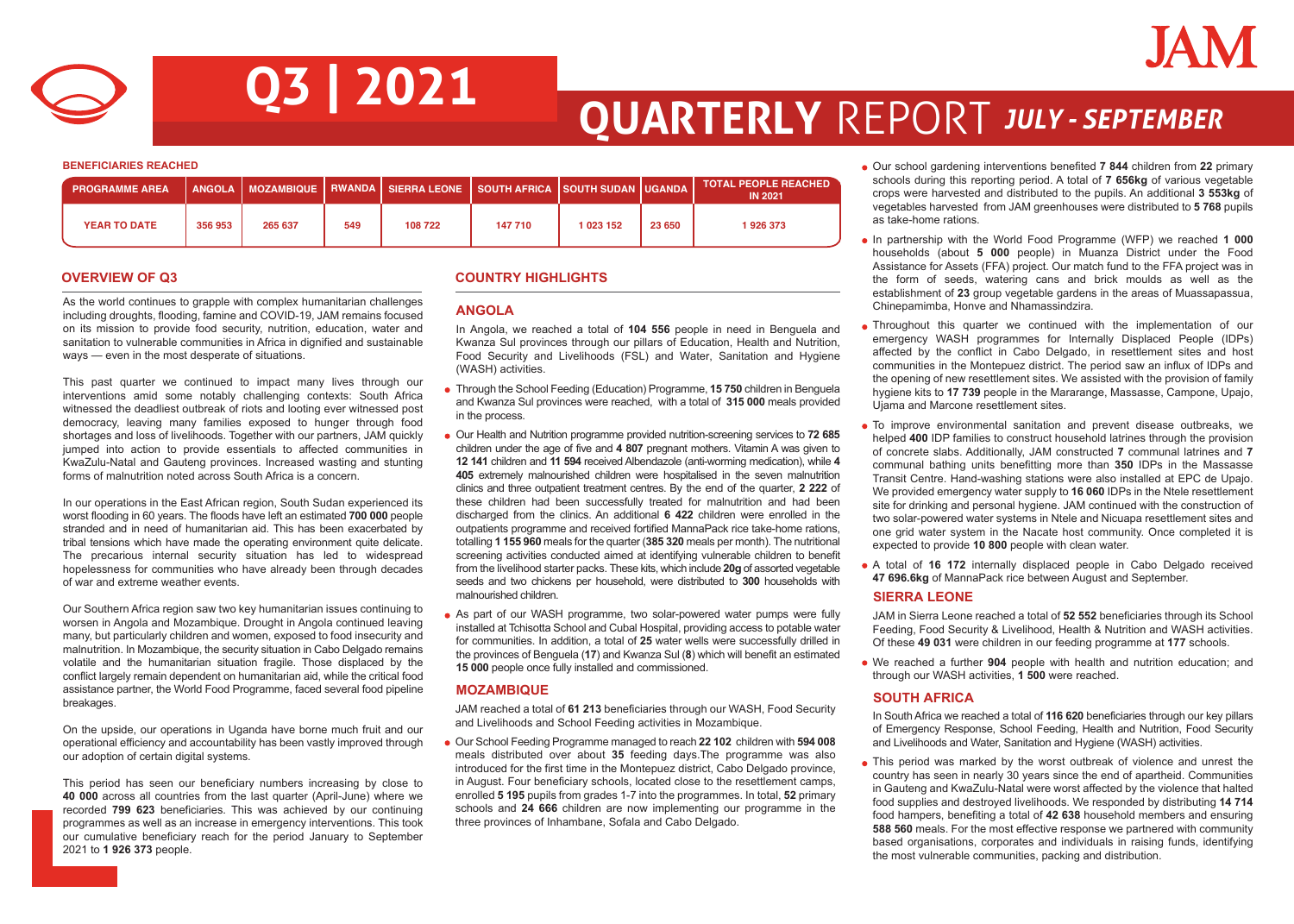## JAN

# **Q3 | 2021 QUARTERLY** REPORT *JULY - SEPTEMBER*

- Despite the unrest disruptions and COVID-19 restrictions at schools, we still reached **73 686** beneficiaries through our early childhood development centre (ECD) feeding programme. A total of **2 988 825** meals were distributed over **74** feeding days in **2 000** ECD centres across all nine provinces in South Africa.
- In the Western Cape communities of Klapmuts, Paarl and Oudtshoorn, we partnered with Foundation for Work Community (FCW) to support and feed **1 200** children who do not have access to an ECD centre. JAM SA will provide the nutritious breakfast meal while FCW will engage the children in educational activities to stimulate their cognitive and physical development. These communities are reported to have the highest number of children with Foetal Alcohol Syndrome Disorders (FASD). Most of these children are neglected by their parents and left with vulnerable grandparents, which makes them easy recruits for gangs.
- Through our community agriculture activities, **10** community members of the Hlalanikahle garden committee received training on basic vegetable garden production techniques as well as on how to source markets for their produce. Once the gardens start producing vegetables, the harvest will be sold to the community and some will be donated to the surrounding ECD centres to supplement and boost the children's school meals. A further **32** household members and **8** ECD managers were trained on the establishment of a food garden and were provided with tools and agricultural inputs in Gauteng.
- Through our health and nutrition intervention we completed **760** body mass index assessments for our ECD beneficiaries.
- Our WASH interventions reached **635** beneficiaries. A total of **46** Hippo Rollers were distributed to **27** ECD centres in Klipgat, Makapanstad and Rustenburg. These will help the centres to collect and store water from community taps. A total of **532** children will benefit from this intervention. A total of **73** ECD managers were also trained on WASH in this period.
- In August, JAM attended the launch of the ECD Census 2021 by the Department of Basic Education (DBE) which aims to collect data so as to improve the ECD landscape in South Africa. This marks a significant milestone since the DBE will be taking over the sector from the Department of Social Development. Information gathered will help to expand the provision of education support programmes as well as play-based learning. Funded by the LEGO Foundation, the data and indicators will also establish a baseline for assessing the quality of learning through play in South Africa.

### **SOUTH SUDAN**

In South Sudan during the third quarter, we reached **475 336** beneficiaries across our School Feeding, Health and Nutrition, Food Security and Livelihoods and Water, Sanitation and Hygiene (WASH) activities.

A total of **68 522** people continued to receive cash transfers in Aweil Centre, Aweil South and Gogrial West during the reporting period, amounting to a total of **\$1 387 530** with a transfer value of **\$40.50** per household per month for three months.

- The Food and Agriculture Organisation supported the Main Season Response (MSR) which reached a total of **96 966** people in Aweil Centre and Aweil South, Guit and Pibor counties with crop, vegetable and fishing kits. Despite facing accessibility challenges in Pibor caused by flooding, we were able to deliver over **60** tons of crop seeds through an airdrop in coordination with WFP. This ensured that affected communities had access to seeds for their main season cultivation.
- Through the health and nutrition programming interventions, which is in line with the national strategy for malnutrition prevention among children under the age of five and pregnant and lactating women, we managed to screen **2 181** children for malaria. Of the total, **249** (11.4%) tested positive and put on treatment.
- We also integrated WASH and FSL interventions at nutrition facilities through the establishment of vegetable demonstration gardens and training on water purification — **1 890** households were trained in water treatment, **4 161** beneficiaries received laundry soap and **14** vegetable demonstration gardens were established and are functional. In order to build on the capacity of our staff, **89** health and nutrition workers were trained on the national treatment protocol using the national and international guidelines.
- We completed a baseline survey, the main objective of which was to establish a benchmark for the review of JAM's programmes and how they meet the needs of the most vulnerable. The document will be a useful reference for the design of area-based programmes. In the same vein, we reviewed our country's Strategic Plan (2021-2023) and refined it to align with JAM International's Theory of Change and programming principles. The 2022 and subsequent annual budgets and operating plans will be developed in line with the reviewed strategic plan.

### **UGANDA**

- As our programming and presence continue to take root in Uganda, JAM has become one of the key partners supporting the government and the UNHCR (UN Refugee Agency) toscale up nutrition interventions through planning, implementation and monitoring of nutrition action at all levels. Despite the stringent measures imposed by the Government of Uganda in an effort to curb the spread of COVID-19, JAM has been able to improvise strategies to reach persons of most concern. One of the most effective approaches has been the Training of Trainers, who are based in the areas of JAM operations and work closely with the community extension workers.
- JAM-Uganda was able to support **11 664** beneficiaries with livelihood interventions, particularly vegetable and selected field crop production. The beneficiaries supported include both refugees and the host community members. A number of nutritional activities were conducted during the quarter, including training and supporting pregnant and lactating women transplant vegetables, supplementing hot meal for arriving refugees, training and establishing communal nursery beds for women at the protection houses and also providing nutritiously rich vegetables to members. To this end, **36** groups comprising psychosocially affected victims (**240**), pregnant and lactating women (**297**) and Persons with Special Needs (**207**) were reached in various ways.
- We also managed to obtain more land for communal/block farming during the quarter. An estimated **289** acres was obtained and assorted field crops like SimSim, maize, groundnuts and beans were planted on some parts of the land whereas weeding has been ongoing and other crops have been harvested.
- Block farming has brought in a greater dimension of peaceful coexistence between refugees and host communities. For the UN's International Day for Peace and Mental Health, JAM's communal site was selected as an example of how refugees and nationals can work and live together in harmony. The function was graced by the UNHCR, the Office of the Prime Minister Representative, refugee leaders, local leaders and other humanitarian actors.

### **CHALLENGES**

Flooding, violence, food insecurity and COVID-19 continued to deepen people's humanitarian needs in South Sudan. The UN Office for the Co-ordination of Humanitarian Affairs (OCHA) estimates that **380 000** people were affected by flooding between May and August. Many of those affected moved to places higher up within their counties and needed humanitarian assistance. This disrupted programme activities, but especially school feeding because roads have become inaccessible and most schools have closed.

Flooding has led to substantive losses in crop production and depleted food stocks. The worst affected areas are Twic East, Wunrok and Bentiu. Field teams have been advised to ensure there is no loss or damage to supplies and assets and to participate in any planned multi-agency assessments.

There is also an increasing threat to humanitarian organisations and aid workers from the local youth demanding job opportunities. This makes it difficult to recruit staff from other states whenever such competencies are not locally available.

In Angola, the installation of new boreholes drilled in August and September was impacted when the key installation technician fell ill for a prolonged period of time. JAM Angola has put up a new team that is assisting to fast track installations.

The absence of a reliable fleet is hampering activities as the whole fleet has become obsolete.

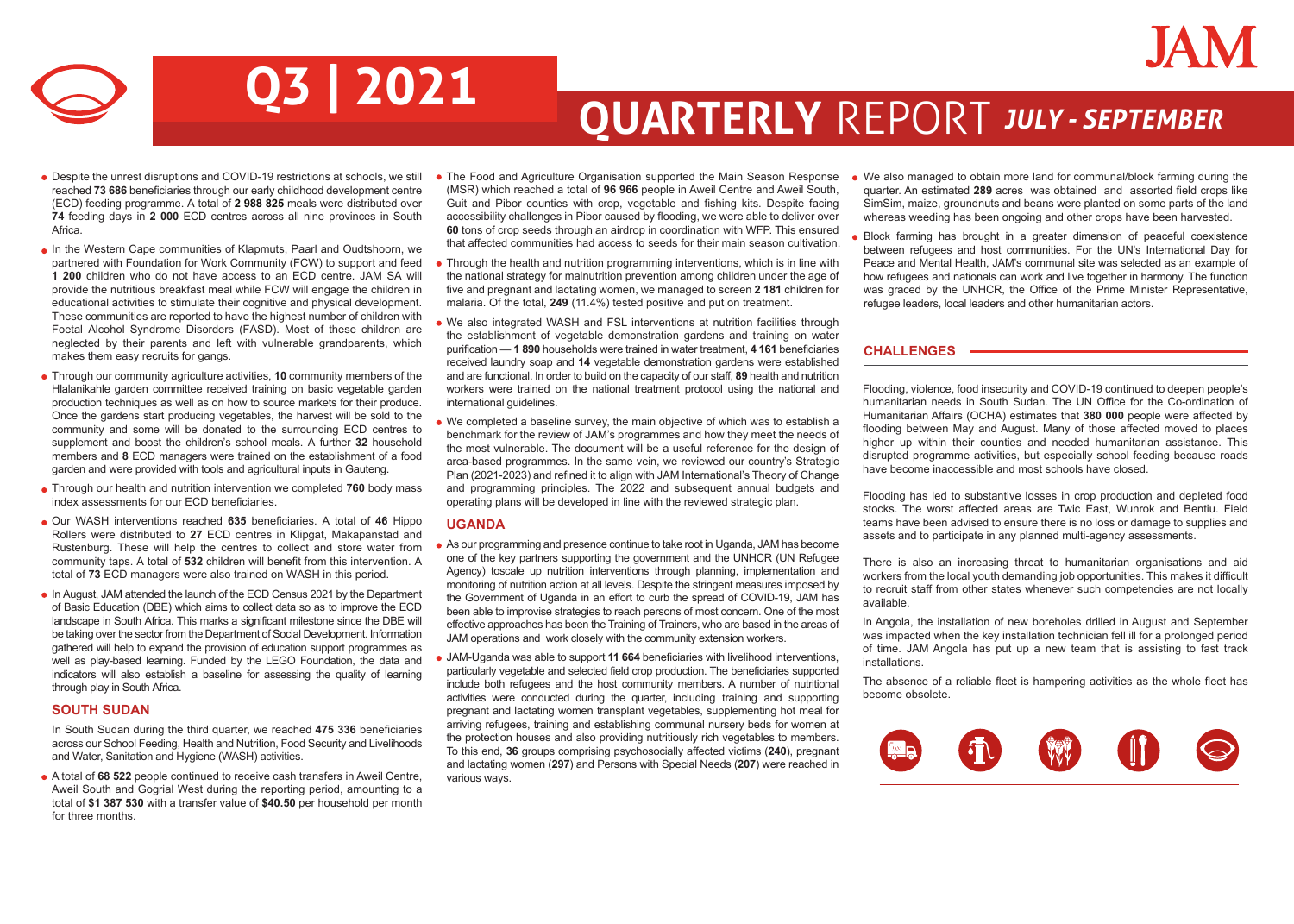



# **Q3 | 2021 QUARTERLY** REPORT *JULY - SEPTEMBER*

## **STORY** *ANGOLA* Donated seeds balance Miguel's diet

Miguel Lourenço is a 2-year-old boy born and raised in the town of Ekovongo along with his six siblings. In June last year he was admitted to Kafindua clinic for severe acute malnutrition. When he was discharged after treatment, he was given take-home rations of Plumpy'Nut (a peanut-based paste), MannaPack rice, two chickens and 20g of assorted vegetable seeds.

JAM trained Miguel's parents Lourenço Augusto and Filomena António in agricultural practices, such as crop rotation and seed retention, to ensure sustained periods of cultivation. The training has helped them to improve their vegetable production. They now grow maize, beans, tomatoes, carrots, and pineapples that can be used to make sauces, salads and other meal variations for their family.

*"Before JAM gave us the seeds, our diet was terrible, and we couldn't afford to buy many vegetables since they were out of our price range; we couldn't even get seeds to help us grow them,"* said Filomena. *"Hunger has a strong impact on our children, and we are filled with anguish when we witness a child asking for something and not having anything to give. All of us were staring at the walls but now we are grateful for the opportunity to reap the benefits of the seeds we have planted."*

*"As our family garden expands, we plan to pay greater attention to our child's food, so he doesn't get malnourished again. We shall be eternally thankful, and we respectfully request that JAM continue to assist us and others in our community."*



## **SOUTH AFRICA** Angels delight in Gogo Majola's garden **STORY**





The luscious vegetable garden at Angels Day Care in Orange Farm stands out from the rest and has been chosen as a demonstration site for neighbouring early childhood development (ECD) centres where they will be taught how to create their own.

Angels is owned by Mrs Majola, a 63-year-old granny who has a passion for gardening and learning. She was inspired to create a school garden in 2008 after attending a five-day workshop at the local skills centre. Since then JAM has been supporting the centre with refresher training and agricultural inputs.

Giant green cabbages and spinach leaves are planted in neat beds, alongside onions, beetroot and lettuce in the garden which is tended to by a gardener three times a week, helped along by Gogo Majola and the children.

The garden serves a number of purposes. Not only can the children in her care eat fresh vegetables from the garden, but the centre is able to save money for essentials since it does not currently receive any funding from the Department of Social Development. Better still, the parents and other members of the community support Gogo Majola by buying her produce, so she is able to make an additional income as well.

With the money they have managed to buy a large garden net to cover the crops and protect them from the sun, bad weather and greedy birds. They are also able to make their own compost from the organic waste which is used to fertilise the soil and ensure bright, healthy produce at the next harvest time.

And so the cycle of sustainability spirals upwards, just like Gogo Majola's new vertical tower garden she recently learnt how to establish.